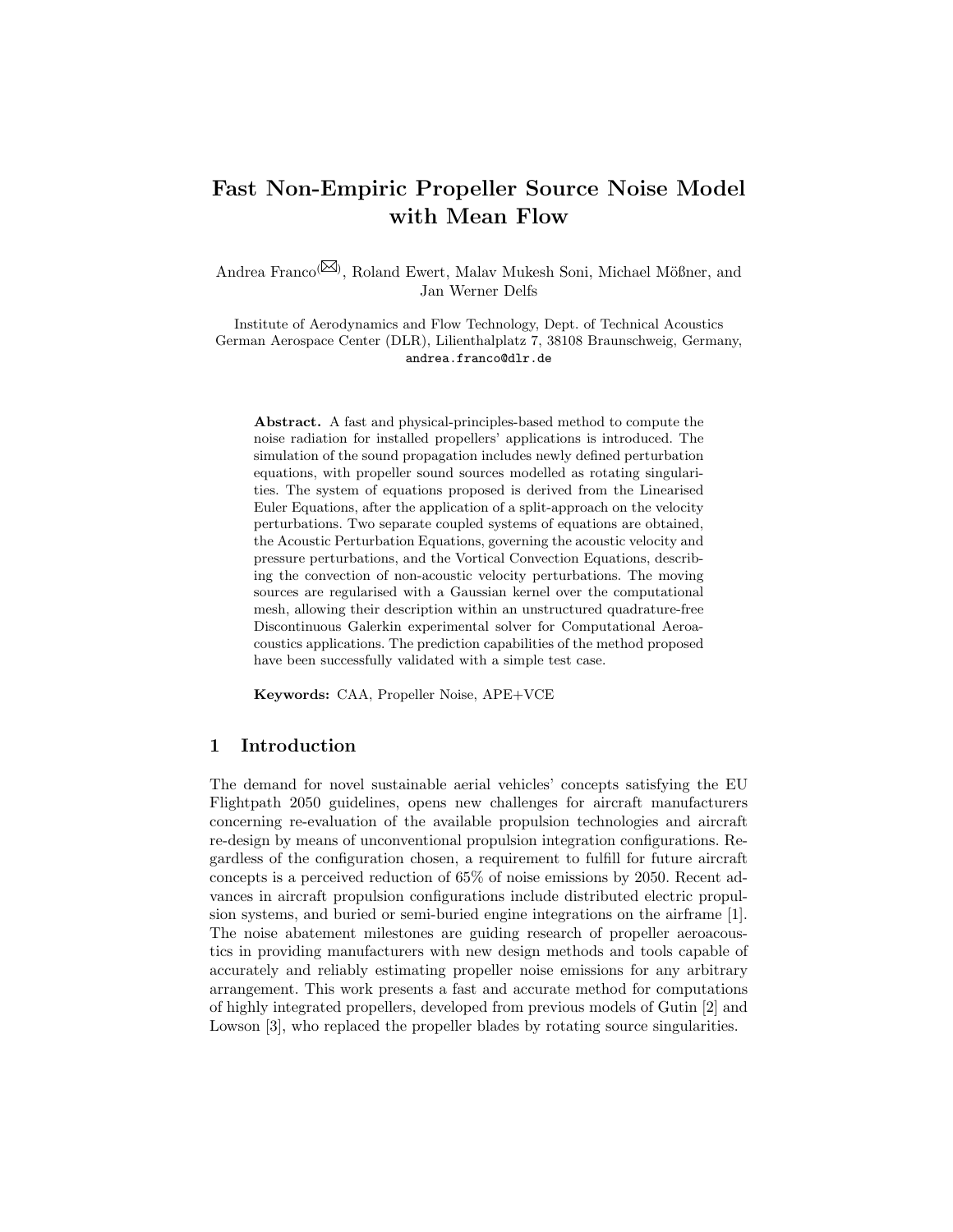#### 2 A. Franco et al.

The method introduced is implemented in a Computational Aeroacoustics (CAA) framework to address highly non-uniform mean flows, as well as installation noise predictions. Source singularities avoid the resolution of the propeller geometry, increasing the method flexibility. A similar approach was considered by Dierke et.al. [9] in the finite difference block-structured CAA solver PIANO of DLR. In this work, the method is implemented within a quadrature-free Discontinuous Galerkin (DG) scheme, solving the governing equations on unstructured grids, thus, reducing the effort to generate computational meshes for highly complex geometries.

Alongside the proposed propeller model, a suitable robust system of equations for acoustic computations is required, which is capable of appropriately representing acoustic and vortical eigenmodes. Linearised Euler Equations (LEE) include the aforementioned eigenmodes and have been extensively used in the past for CAA applications; however, they would not be free from instabilities, such as the unbounded Kelvin-Helmholtz type. Motivated by the work of Goldstein [4], and further developments by Atassi et.al. [5] [6], a newly defined system of equations is presented, based on a velocity-split approach, separating acoustic and vortical modes as introduced in [7].

The propeller noise prediction method of this contribution is at the same time fast and physical-principles-based, and able to address both conventional and unconventional propulsion configurations, without requiring a priori empirical knowledge. Initial results of the implementation in the DG CAA experimental solver DISCO++ of DLR are reported. A rotating singularity is considered as a test case, to validate the concept against known analytical solutions. To address future installation noise predictions applications with arbitrary nonuniform inflow conditions, the rotating singularities model will be extended with line-distributed rotating source singularities of strengths determined from actuator disk RANS simulations.

# 2 Propeller Source Noise Model Implementation

The propeller source noise model is based on a rotating source singularity, representative either of loading or thickness noise contributions, or a combination of these two self-noise source components. This modelling choice allows to simulate a propeller without requiring moving surfaces or the exact blade geometry in the CAA simulations.

## 2.1 Calculation of the Time Dependent Source Singularity Location

Each propeller blade is replaced by a single source singularity, rotating around the propeller axis as time advances. The location of the singularities is calculated in a local cylindrical coordinate system, centered at the hub of the physical propeller to be modelled, with initial location  $\mathbf{X_{init}} = (r_{init}, \phi_{init}, z_{init})^T$  and updated circumferential coordinate  $\phi_{time}$  computed from the source's Revolutions Per Second (RPS) prescribed in input, as seen in Fig. (1).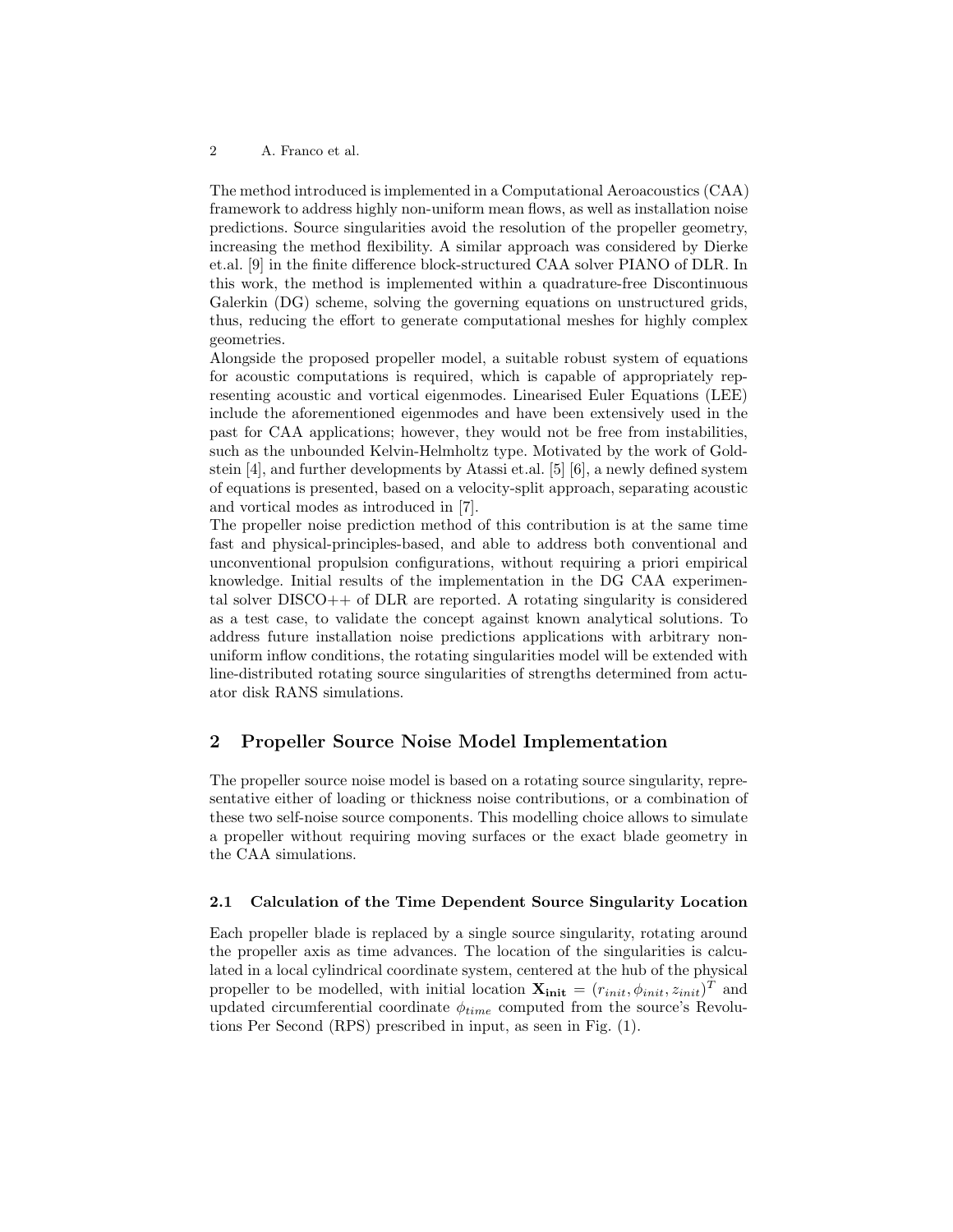Multiple propeller blades  $N_{black}$  are modelled through a circumferential offset  $2\pi/N_{black}$  applied to  $\phi_{time}$ . The sources' values would be defined either by the integrated load vector  $\mathbf{f} = (f_r, f_\phi, f_z)^T$  or the displacement  $\dot{\theta}$  of the propeller on the air, and are included appropriately in the sources vector  $\mathbf{S} = (S_i)^T$ , where i depends on the perturbation equation of interest.



Fig. 1: Propeller cylindrical coordinate system

#### 2.2 Regularisation of Sources

The definition of a singularity in space-discretised schemes, as the DG-method considered in this work, is a difficult task to consider, and is frequently the cause for numerical instabilities. Rather, the source must be approximated with a distributed value, which can be incorporated in the computational mesh. This is accomplished by regularising the values of the sources on the grid using a 3D isotropic Gaussian kernel  $f(r, \phi, z)$ :

$$
f(r,\phi,z) = \left(\frac{\ln(2)}{\pi}\right)^{\frac{3}{2}} \frac{1}{\varepsilon} \exp\left(\frac{\ln(\frac{1}{2})d^2}{\varepsilon^2}\right)
$$
 (1)

where  $d$  is the distance between the current position of the singularity in motion and a grid point, and  $\varepsilon$  is the half-width at half-maximum of the Gaussian probability density function, representing the distance over which the Gaussian distribution drops from the maximum value to half its maximum. The integrated source values prescribed do not correspond to the required fluctuating source components to be included in perturbation equations. Instead they are described as the sum of a steady mean and a fluctuating component, where only the second component acts as a source in the perturbation equations.

For this reason, the steady mean value  $S_{mean}$  to be subtracted from the input source values is obtained by integrating over a circle the Gaussian regularised source. The resulting fluctuating component is obtained as  $S' = S - S_{mean}$ , and after being scaled for the perturbation equation of interest, it is assigned to the appropriate high order point determined by the DG discretisation.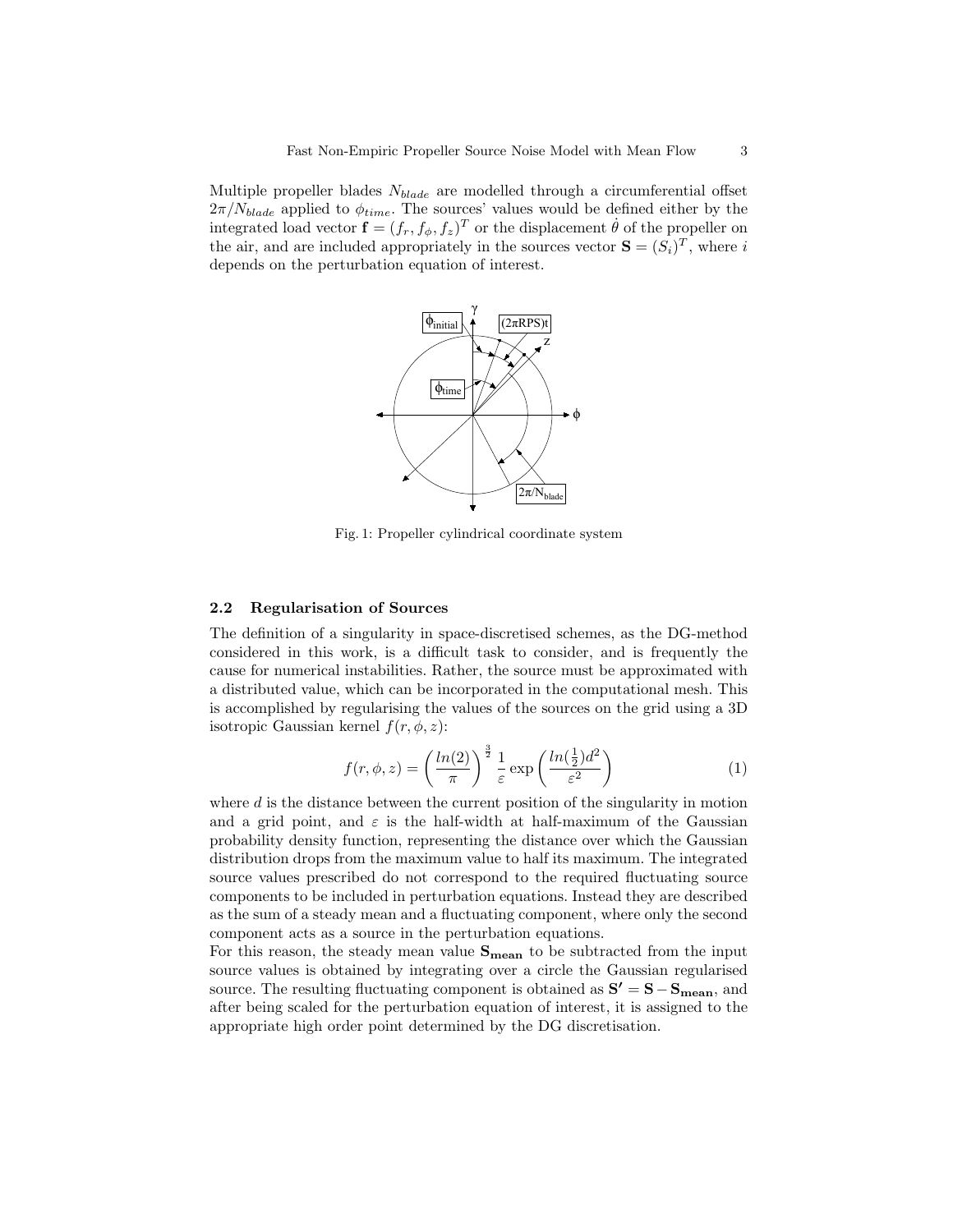4 A. Franco et al.

# 3 System Of Perturbation Equations

In this work, a newly defined system of equations combined with the propeller model is presented, which is suited to represent appropriately the interaction of acoustic and vortical eigenmodes, and is robust enough to address applications including complex geometries. The newly proposed system of equations is derived from the LEE, shown here in their primitive variables formulation:

$$
\frac{\partial \rho'}{\partial t} + \nabla \cdot (\rho_0 \mathbf{u'} + \rho' \mathbf{u_0}) = \dot{\theta}' \tag{2}
$$

$$
\frac{\partial \mathbf{u'}}{\partial t} + (\mathbf{u_0} \cdot \nabla) \mathbf{u'} + (\mathbf{u'} \cdot \nabla) \mathbf{u_0} + \frac{\nabla p'}{\rho_0} - \rho' \frac{\nabla p_0}{\rho_0^2} = \frac{\mathbf{f'}}{\rho_0}
$$
(3)

$$
\frac{\partial p'}{\partial t} + \mathbf{u_0} \cdot \nabla p' + \mathbf{u'} \cdot \nabla p_0 + \gamma p_0 \nabla \cdot \mathbf{u'} + \gamma p' \nabla \cdot \mathbf{u_0} = \frac{c_0^2}{\gamma} \dot{\theta'}
$$
(4)

where  $\rho$ ,  $u$ ,  $p$ ,  $t$ , and  $\gamma$  are respectively the density, velocity, pressure, time, and specific heat ratio of air, with subscript 0 indicating mean flow quantities and primed symbols indicating perturbation quantities. Assuming isentropic flow conditions described by the linearised expression  $p' = \rho' c_0^2$ , with  $c_0$  as the speed of sound computed from the mean flow, Eq. (2) can be rewritten:

$$
\frac{\partial p'}{\partial t} + c_0^2 \nabla \cdot \left( \mathbf{u}_0 \frac{p'}{c_0^2} + \rho_0 \mathbf{u'} \right) = c_0^2 \dot{\theta'}
$$
 (5)

As a consequence of introducing Eq. (5), Eq. (4) can be neglected and, including the isentropic relation written as  $\rho' = p'/c_0^2$ , the isentropic formulation of the LEE (LEE-s) reads:

$$
\frac{\partial p'}{\partial t} + c_0^2 \nabla \cdot \left( \mathbf{u}_0 \frac{p'}{c_0^2} + \rho_0 \mathbf{u'} \right) = c_0^2 \dot{\theta'}
$$
 (6)

$$
\frac{\partial \mathbf{u'}}{\partial t} + (\mathbf{u_0} \cdot \nabla) \mathbf{u'} + (\mathbf{u'} \cdot \nabla) \mathbf{u_0} + \nabla \left(\frac{p'}{\rho_0}\right) = \frac{\mathbf{f'}}{\rho_0}
$$
(7)

$$
\rho' = \frac{p'}{c_0^2} \tag{8}
$$

The proposed newly defined system of equations is obtained from Eq. (6), Eq. (7), and Eq. (8), by rewriting Eq. (7) using the mathematical identity:

$$
(\mathbf{u}_0 \cdot \nabla) \mathbf{u}' + (\mathbf{u}' \cdot \nabla) \mathbf{u}_0 = \nabla (\mathbf{u}' \cdot \mathbf{u}_0) + \boldsymbol{\omega}' \times \mathbf{u}_0 + \boldsymbol{\omega}_0 \times \mathbf{u}'
$$
 (9)

with  $\boldsymbol{\omega'} = \nabla \times \mathbf{u'}$  and  $\boldsymbol{\omega_0} = \nabla \times \mathbf{u_0}$ . The perturbation velocities  $\mathbf{u'}$  of Eq. (7) are then split as  $\mathbf{u}' = \mathbf{u}^{\mathbf{a}} + \mathbf{u}^{\mathbf{r}}$ , where  $\mathbf{u}^{\mathbf{a}} = \nabla \varphi$  is the potential (acoustic) component and  $\mathbf{u}^{\mathbf{r}}$  is the non-acoustic component including the information of the initial solenoidal field of the LEE as well. In the resulting split momentum equation for  $\mathbf{u}^{\mathbf{a}}$ , the term  $\boldsymbol{\omega}^{\mathbf{a}} \times \mathbf{u}_0$  is identically null, since  $\boldsymbol{\omega}_\mathbf{a} = \nabla \times \mathbf{u}_\mathbf{a} = \mathbf{0}$ .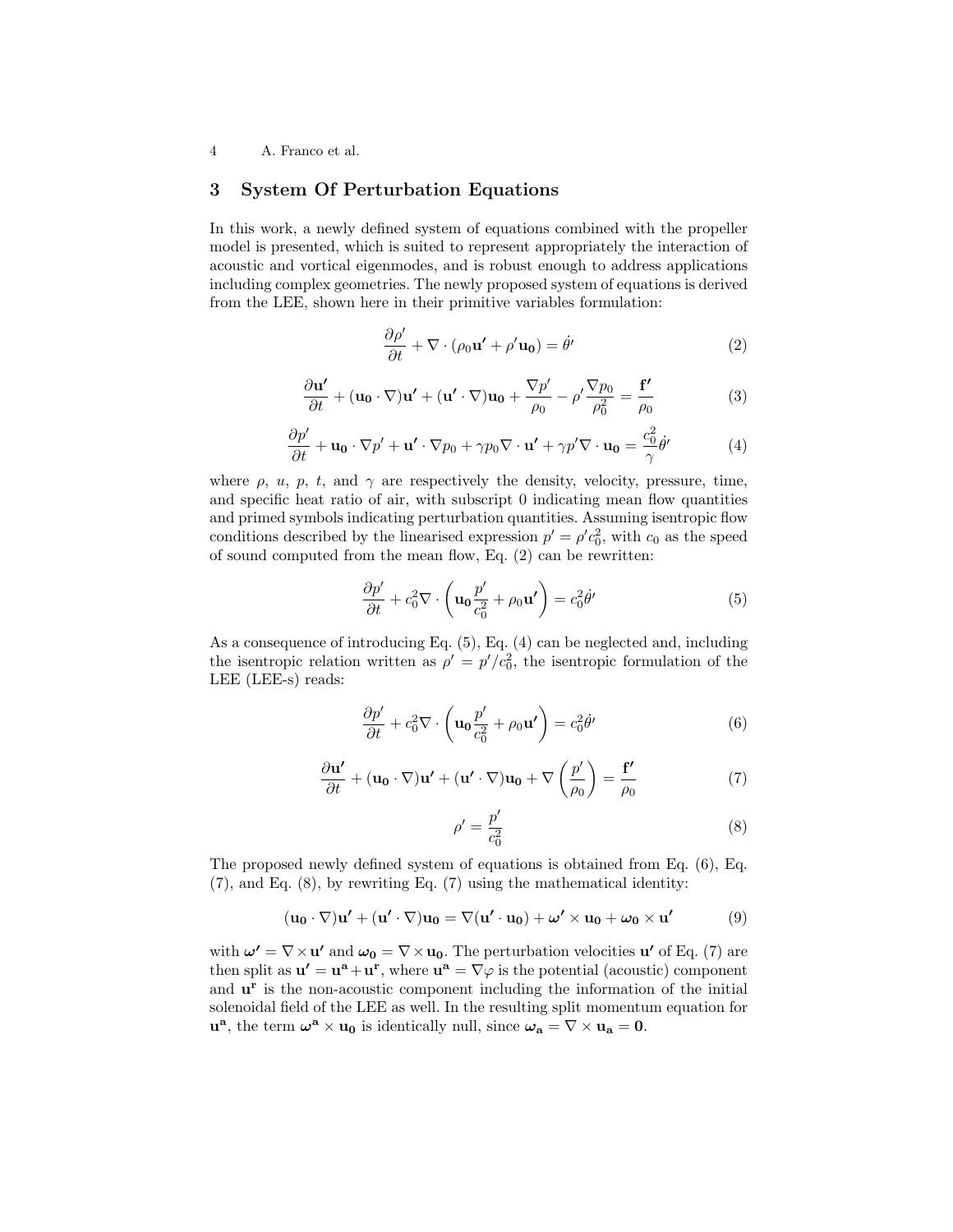Re-arranging the terms among the split momentum equations, the system of equations reads:

$$
\frac{\partial p'}{\partial t} + c_0^2 \nabla \cdot \left( \mathbf{u}_0 \frac{p'}{c_0^2} + \rho_0 \mathbf{u}^{\mathbf{a}} \right) = -c_0^2 \nabla \cdot (\rho_0 \mathbf{u}^{\mathbf{r}}) + c_0^2 \dot{\theta}' \tag{10}
$$

$$
\frac{\partial \mathbf{u}^{\mathbf{a}}}{\partial t} + \nabla(\mathbf{u}^{\mathbf{a}} \cdot \mathbf{u}_0) + \nabla \left(\frac{p'}{\rho_0}\right) = -\mathbf{X}
$$
 (11)

$$
\frac{\partial \mathbf{u}^{\mathbf{r}}}{\partial t} + (\mathbf{u}_{0} \cdot \nabla) \mathbf{u}^{\mathbf{r}} + (\mathbf{u}^{\mathbf{r}} \cdot \nabla) \mathbf{u}_{0} = -\boldsymbol{\omega}_{0} \times \mathbf{u}^{\mathbf{a}} + \mathbf{X} + \frac{\mathbf{f}'}{\rho_{0}}
$$
(12)

Equation (10) and Eq. (11), without the source term  $-c_0^2 \nabla \cdot (\rho_0 \mathbf{u}^{\mathbf{r}})$ , are the APE-4 [8] as being used in CAA to predict the propagation of acoustic modes over a non-uniform medium. Equation (12) is an additional transport equation, hereafter referred to as Vortical Convection Equation (VCE), representing the convection of non-acoustic velocity perturbations on a background mean flow. The system of equations composed of Eq.  $(10)$ , Eq.  $(11)$ , and Eq.  $(12)$  is named APE+VCE, and is equivalent to the LEE-s, as it can be verified by adding Eq. (11) with Eq. (12). Furthermore, the velocity splitting is not required to provide exactly distinct potential and solenoidal components of the velocity, as described in [7]. To formulate a mathematically equivalent system of equations to the LEEs, the vector field  $X$  was introduced, without any assumption being made on its nature with respect to the eigenmodes of the equation.  $\bf{X}$  can be freely defined to suit a specific velocity-split definition, hence, the splitting is general and can be flexibly used for installation noise prediction purposes, in which vortical and acoustic eigensolutions are non-distinct. In the remainder of this work, it was decided to set  $X = 0$ , in order to avoid the introduction of additional sources in Eq. (11), thus, verifying the possible application of the proposed equations to simplified test cases. The original fluctuating source terms of the LEE can be assigned to the RHS of Eq. (10) for externally prescribed mass sources, and to the RHS of Eq. (12) for externally prescribed fluctuating forces.

## 4 Validation

The proposed method, combining the propeller model with the APE+VCE, has been validated, and the results are shown in the form of polar directivities and a narrow band spectrum of the fluctuating pressure signal. Tests have been conducted for both a rotating force and mass singularity, in a uniform flow aligned with the axis of rotation of the sources. A sensitivity study for the appropriate choice of  $\varepsilon$  was considered, and the results are presented as a comparison of polar directivities for different chosen frequency modes. Additional comparisons involve the solution of various perturbation equations, viz. LEE (Eq. (2), Eq. (3), Eq. (4)), LEE-s (Eq. (6), Eq. (7), Eq. (8)), APE+VCE (Eq. (10), Eq. (11), Eq. (12)), and APE (Eq. (10), Eq. (11) without  $-c_0^2 \nabla \cdot (\rho_0 \mathbf{u}^{\mathbf{r}})$ ).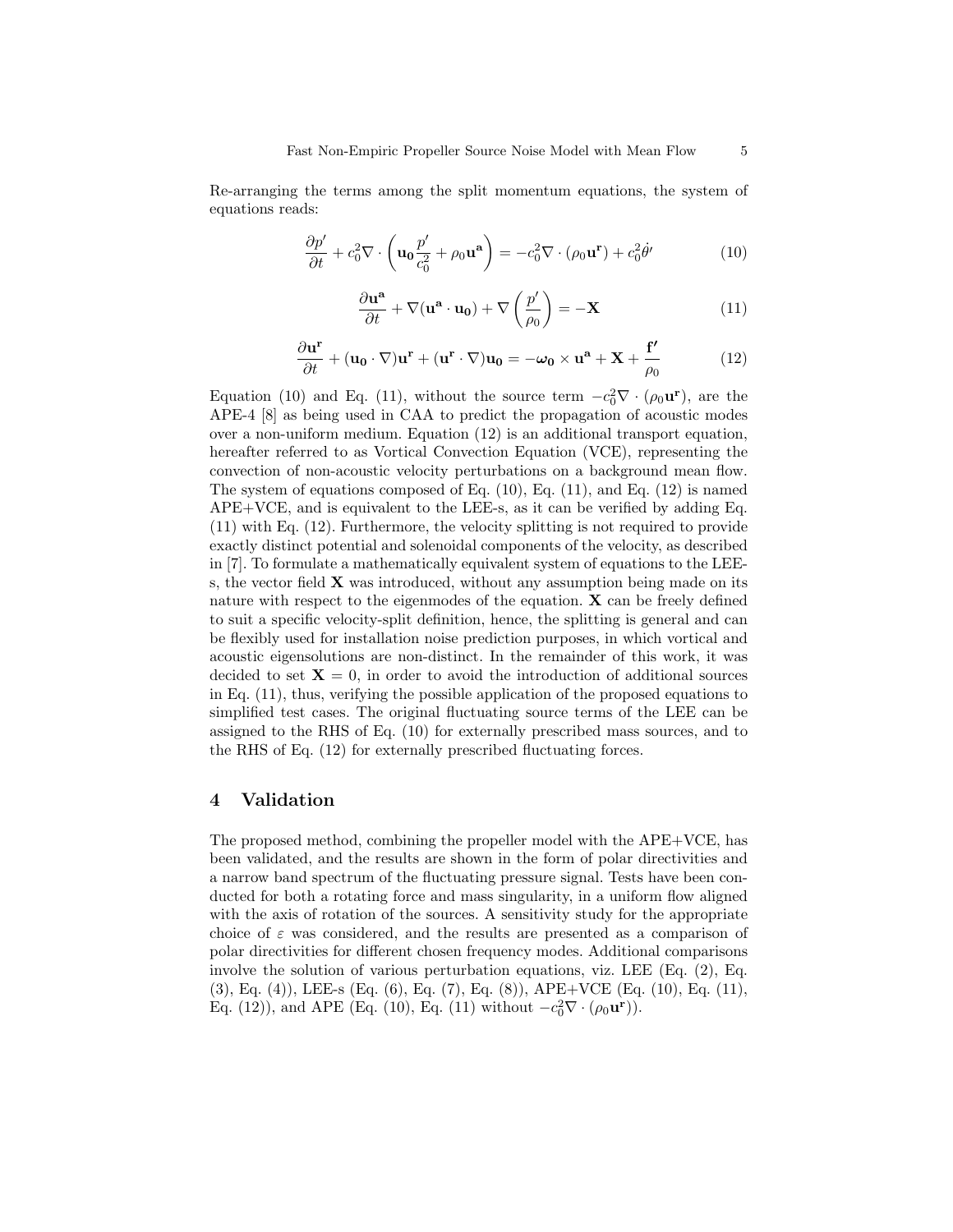

Fig. 2: Computational Domain

The computational domain is sketched in Fig. (2). Table (1) summarises the simulation input parameters, including the strengths of the source singularities. To resolve the source singularities regularised with Eq. (1), a cylindrical refinement region is generated, with a radial extension chosen to prevent a sharp transition of grid cells' size in the area of vortex propagation. Within the refinement region, each type of singularity is located at 0.8R in the radial direction to best represent loading and blade thickness effects for a propeller. A non-reflecting boundary condition, based on an upwind flux vector splitting approach, with prescribed null incoming eigenmodes, is applied on the domain outer surfaces. The computational time was approximately equivalent to four complete revolutions of the rotating singularity.  $\Delta x_{Far}$  was chosen to resolve the first ten harmonics. All the results are shown in terms of Sound Pressure Level (SPL), considering a ratio of  $\varepsilon/\Delta x_{Ref} = 2$ , to appropriately resolve the regularised source on the computational grid. To better appreciate the energy content of the solution, each SPL result is described considering the 1st, 3rd, and 5th frequency mode of the fluctuating pressure signals, captured on the z-x coordinate plane. Microphones are placed at a distance of 10R from the origin of the cylindrical coordinate system of the propeller. The results obtained from CAA simulations are compared with related results from known analytical equations for moving source singularities, formulated either in presence or absence of flow. Equation (13a) and Eq. (13b) describe respectively the pressure perturbation field for a given mass  $\theta_p$  or force singularity  $f_{\rm p}$ .

$$
p'_{\theta_p}(\mathbf{x},t) = \frac{1}{4\pi} \left\{ \frac{\frac{\partial \theta_p}{\partial \tau} + \mathbf{e_R} \cdot \frac{\partial \mathbf{M_q}}{\partial \tau} (1 - M_{qR})^{-1} \theta_p}{R_i (1 - M_{qR})^2} + \frac{a_{\infty} (M_{qR} - \mathbf{M}_q^2)}{R_i^2 (1 - M_{qR})^3} \theta_p \right\} (13a)
$$
  

$$
p'_{f_p}(\mathbf{x},t) = \frac{1}{4\pi} \left\{ \frac{\frac{\partial \mathbf{f_p}}{\partial \tau} \cdot \mathbf{e_R} + (\mathbf{f_p} \cdot \mathbf{e_R}) \frac{\partial \mathbf{M_q}}{\partial \tau} \cdot \mathbf{e_R} (1 - M_{qR})^{-1}}{a_{\infty} R_i (1 - M_{qR})^2} \right\} + \frac{1}{4\pi} \left\{ \frac{-\mathbf{f_p} \cdot \mathbf{M_q} + (1 - \mathbf{M_q}^2) \mathbf{f_p} \cdot \mathbf{e_R} (1 - M_{qR})^{-1}}{R_i^2 (1 - M_{qR})^2} \right\} (13b)
$$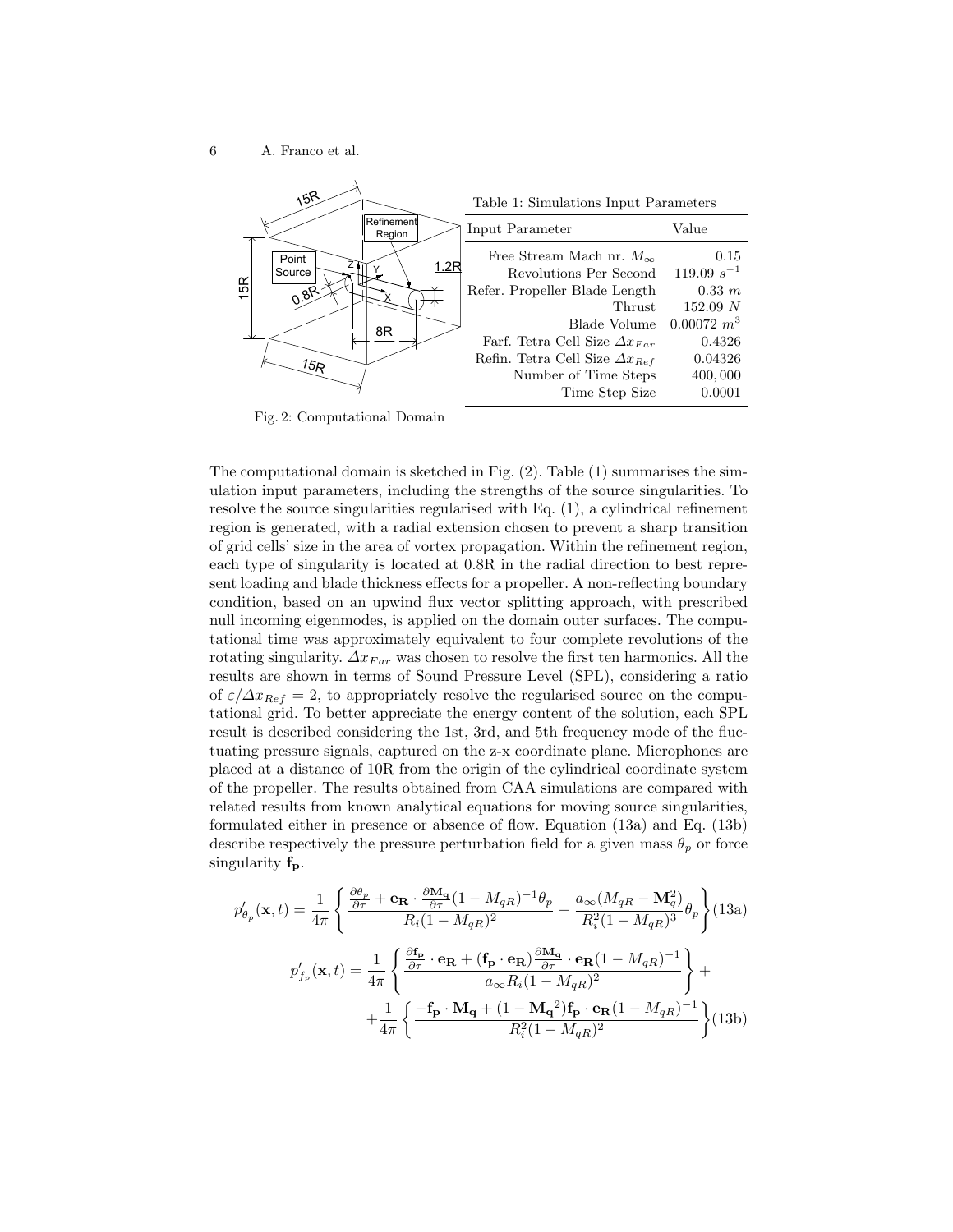$M_{q}$  represents the Mach number of the source motion,  $x$  the observer position,  $y(\tau)$  the singularity position dependent on the retarded time  $\tau$ ,  $R_i = |\mathbf{R_i}| =$  $|\mathbf{x} - \mathbf{y}(\tau)|$  the distance between source and observer,  $\mathbf{e_R} = \mathbf{R_i}/R_i$  the unit distance vector between source and observer,  $\mathbf{M}_{\mathbf{qR}} = \mathbf{M}_{\mathbf{q}} \cdot \mathbf{e}_{\mathbf{R}}$  the momentary Mach number component in the direction of the observer, and  $a_{\infty}$  the speed of sound. If a uniform flow is considered, the distance  $R_i$  will change as  $R_i =$  $|\mathbf{R_i}| = |\mathbf{x} - \mathbf{y}(\tau) - \mathbf{U_{\infty}}(\tau - t)|$ , and the Mach number will change as well as  $M_{q} = M_{q} + U_{\infty}$ , with  $U_{\infty}$  representing the free stream velocity vector.



Fig. 3: Contour plot of the fluctuating pressure for simulated thrust singularity, with Q-Criterion superimposed



A qualitative inspection of the results of a simulated thrust force with the APE+VCE system of equations exhibits the fundamental features to be expected from the simplified test case investigated. Figure (3) presents the pressure fluctuations contour, with Q-Criterion iso-surfaces superimposed, computed from u<sup>r</sup>. The proposed system of equations describes qualitatively well the radiated sound pattern. Quadrupole-type pressure fluctuation patterns can be observed. A ring vortex pattern, generated due to the rotation of the force singularity, results from the Q-Criterion iso-surfaces. An important feature of propeller noise prediction-methods is the ability to capture the logarithmic decreasing trend of the harmonics, as highlighted in Fig. (4), where the narrow band spectrum of the fluctuating pressure signal at a location of  $45^{\circ}$  is shown. The results are obtained simulating a thrust force with  $M_{\infty} = 0.15$ . Each marker in the plot refers to a single harmonic. The SPL of the first 10 harmonics presents the expected rapid decreasing trend in dB values, as higher harmonics are investigated.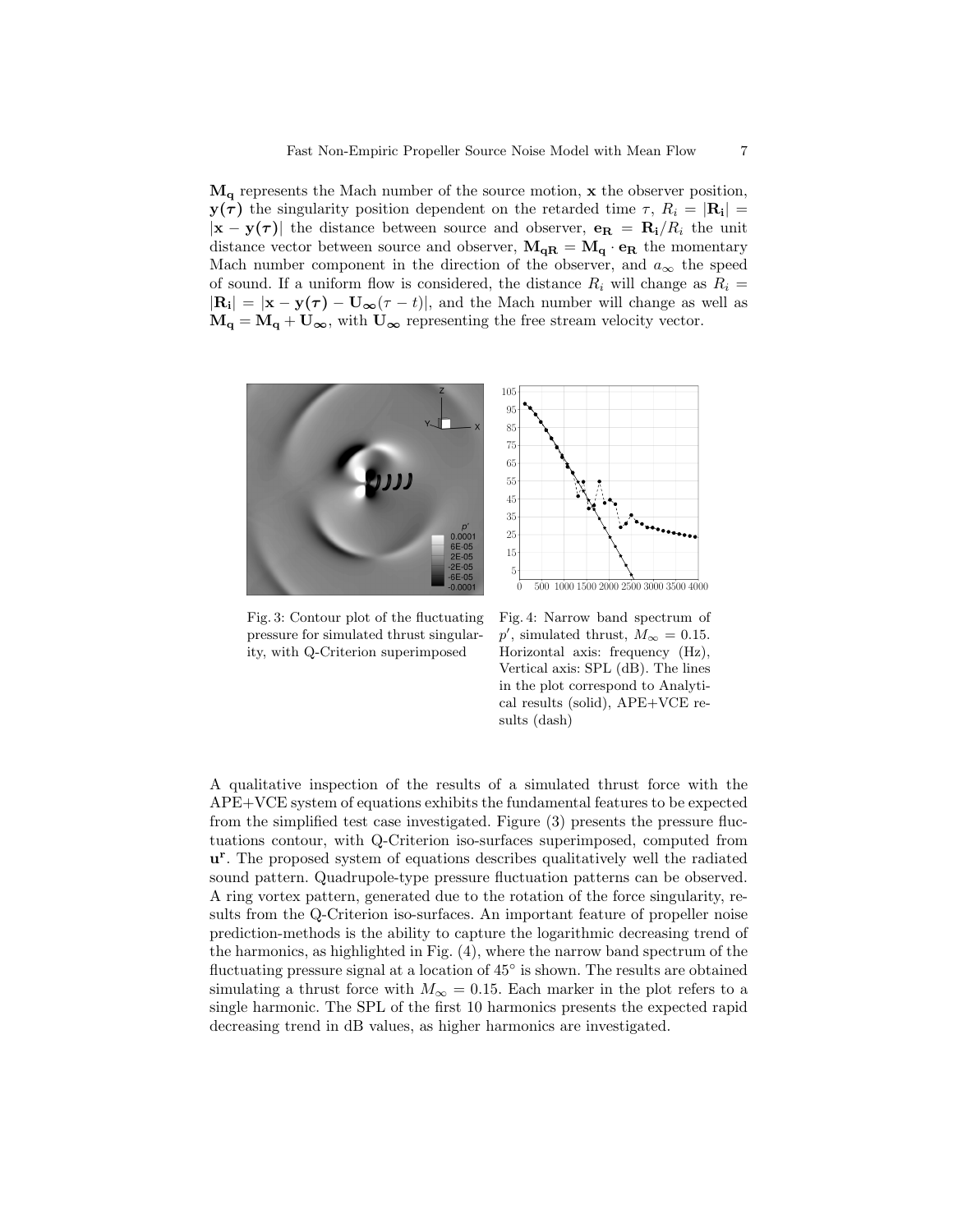

Fig. 5: SPL (dB) for different  $\varepsilon/\Delta x_{Ref}$ . Simulated thrust with  $M_{\infty} = 0$ . From left to right are shown the 1st, 3rd and 5th frequency mode. The lines in each plot correspond to: Analytical results (solid),  $\varepsilon/\Delta x_{Ref} = 2$  (loose dot),  $\varepsilon/\Delta x_{Ref} = 4$ (dot),  $\varepsilon/\Delta x_{Ref} = 8$  (dash), and  $\varepsilon/\Delta x_{Ref} = 10$  (dashdot)



Fig. 6: SPL (dB) equations comparison. Results of a simulated thrust with  $M_{\infty}$  = .15. From left to right are shown the 1st, 3rd and 5th frequency mode. The lines in each plot correspond to: Analytical results (solid), LEE (loose dot), LEE-s (dot), APE+VCE (dashdot), and APE (dash)



Fig. 7: SPL (dB) Thrust and mass singularities comparison, with  $M_{\infty} = 0.15$ . From left to right are shown the 1st, 3rd and 5th frequency mode. The lines in each plot correspond to: Analytical Thrust results (solid), Analytical Mass results (dot), APE+VCE Mass results (dash), APE+VCE Thrust results (dashdotdot)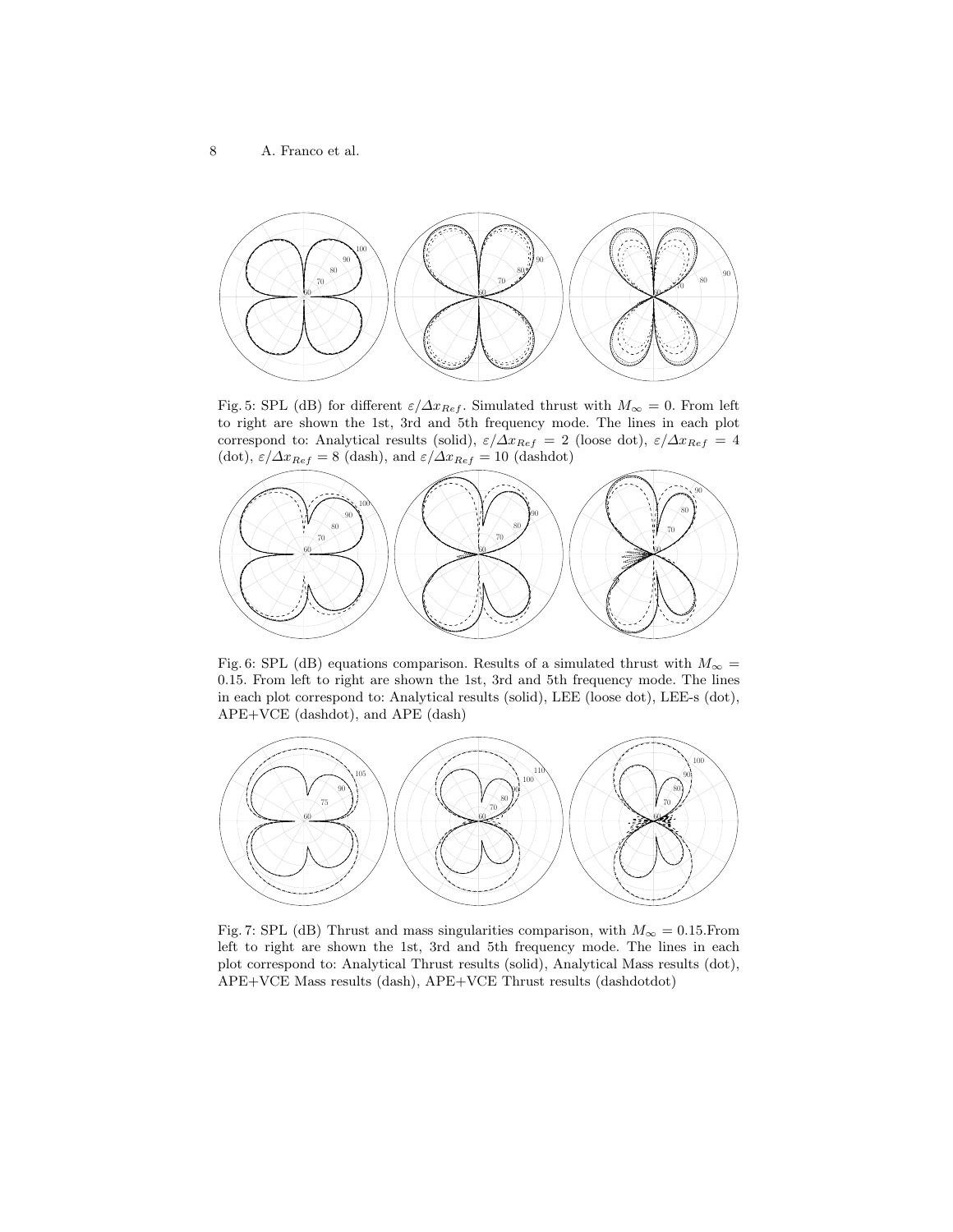For frequencies higher than 1100 Hz, large SPL values are seen, which might be due to a limited mesh resolution or spurious numerical noise. In Fig. (5), the results of a sensitivity study for different ratios  $\varepsilon/\Delta x_{Ref}$  are shown, with a single thrust force source in the APE+VCE equations and with  $M_{\infty} = 0$ . For the 1st mode, the louder levels are observed at around 45◦ in the first quadrant with symmetrical values in other quadrants. Higher modes show a shift of the maximum levels location towards 90<sup>°</sup> and 270<sup>°</sup>. The energy content of the 1st mode is seen not to depend on the choice of  $\varepsilon/\Delta x_{Ref}$ . For the 3rd mode, the SPL becomes sensitive towards  $\varepsilon/\Delta x_{Ref}$  ratios, showing that larger values of  $\varepsilon/\Delta x_{Ref}$  influence the higher harmonics. When analyzing the results of the 5th mode, the differences obtained with different  $\varepsilon/\Delta x_{Ref}$  are clearly visible: values up to  $\varepsilon/\Delta x_{Ref} = 4$  show similar levels, whereas, higher  $\varepsilon/\Delta x_{Ref}$  produce a reduction in SPL. This indicates how a singularity, regularised over several computational grid points, would exhibit a modification of the radiated sound wave with a considerable reduction in its energy content. Microphones have been placed at a distance 10R to avoid the nearfield effects. Axial noise emission, as seen from the SPL of the 5th mode, indicates the presence of numerical noise otherwise not present from analytically predicted results. The equivalence of the APE+VCE with the LEE-s and LEE, as stated in Sect. (3), is verified with a simplified test case simulating a single thrust force with  $M_{\infty} = 0.15$ . The results included in Fig.(6) in terms of SPL, show a comparison of these equations together with analytical and APE solutions. The results of all the equations, except for the case of APE, show a very good agreement of the SPLs for the 1st mode. The expected Doppler shift of the directivity pattern is not seen in the results of APE. Due to the filtering of entropical and vortical modes applied in their formal derivation, the APE would require an appropriate source definition to restore the correct prediction of the pressure signal [8]. In the APE+VCE formulation, this requirement is highlighted by the source term present in Eq. 10. The comparison of different equations for the 3rd and 5th frequency mode maintains overall a very good agreement, APE results aside. Some excess noise is detectable in the vicinity of the axis of rotation of the force singularity. A similar explanation as provided for the excess noise seen in Fig. (5) can be considered also in this case. Other than a thrust force, a mass source singularity was also simulated, to qualitatively verify the prediction capabilities of the method. Figure (7) shows the results in terms of SPL, obtained with  $M_{\infty} = 0.15$ . The directivity patterns of all the frequency modes are represented as expected. As the mode number increases, excess noise is visible at locations close to the rotational axis of the singularity, as seen also in Fig. (5).

#### 5 Conclusions and Future Outlook

A new propeller noise prediction method was developed in a CAA framework, including regularised force and mass sources singularities, as well as the newly proposed APE+VCE system of perturbation equations.